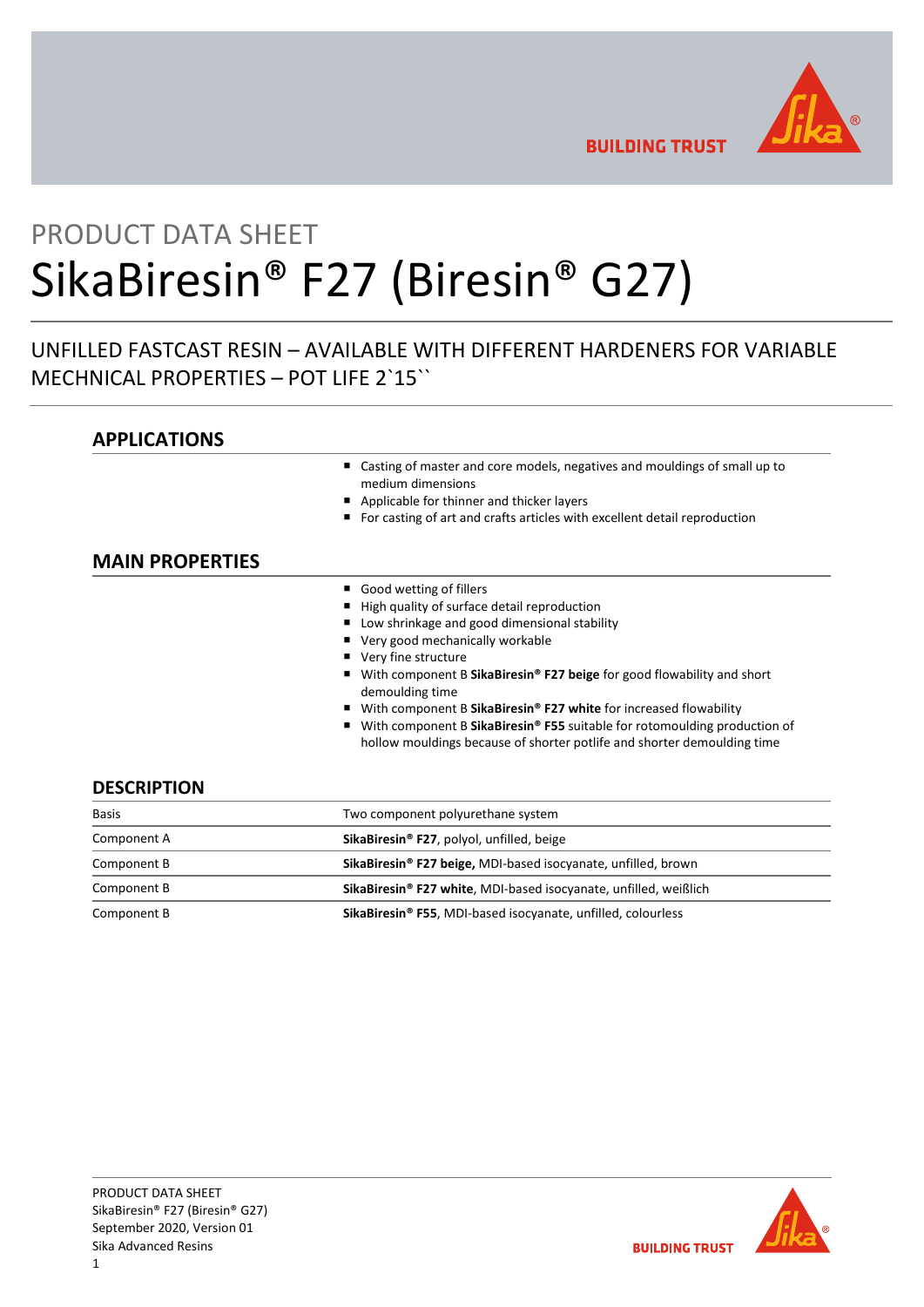| <b>PHYSICAL PROPERTIES</b>           |                       | Polyol (A)                   | Isocyanate (B)                        | Isocyanate (B)                        | Isocyanate (B)               |
|--------------------------------------|-----------------------|------------------------------|---------------------------------------|---------------------------------------|------------------------------|
| Components                           |                       | SikaBiresin <sup>®</sup> F27 | SikaBiresin <sup>®</sup> F27<br>beige | SikaBiresin <sup>®</sup> F27<br>white | SikaBiresin <sup>®</sup> F55 |
| Viscosity, 25 °C                     | mPa.s                 | $~\sim$ 70                   | $~\sim$ 60                            | $~^{\sim}$ 13                         | $\approx$ 250                |
| Density                              | g/cm <sup>3</sup>     | 1.02                         | 1.14                                  | 1.13                                  | 1.22                         |
| Mixing ratio A:B                     | in parts by<br>weight | 100                          | 100                                   | 100                                   | 80                           |
|                                      |                       |                              |                                       | Mixture                               |                              |
| Colour                               |                       |                              | beige                                 | beige                                 | white                        |
| Viscosity, 25 °C                     | mPa.s                 | $~\sim$ 50                   |                                       | $\sim$ 30                             | $~^{\sim}$ 140               |
| Pot life, room<br>temperature, 200 g | min                   | $^{\sim}$ 2`15``             |                                       | $^{\sim}$ 2`15``                      | $~^{\sim}$ 1'30 $^{\circ}$   |
| Demoulding time,<br>room temperature | min                   | > 20                         |                                       | > 20                                  | $>15$                        |
| Curing time, room<br>temperature     | d                     | $~\sim$ 3                    |                                       | $~^{\sim}$ 3                          | $~^{\sim}$ 3                 |

## **MECHANICAL PROPERTIES**

approx. values

|                     |                 |                   | SikaBiresin <sup>®</sup> F27<br>beige | SikaBiresin <sup>®</sup> F27<br>white | SikaBiresin <sup>®</sup> F55 |
|---------------------|-----------------|-------------------|---------------------------------------|---------------------------------------|------------------------------|
| Density             | <b>ISO 1183</b> | g/cm <sup>3</sup> | 1.1                                   | 1.1                                   | 1.1                          |
| Shore hardness      | <b>ISO 868</b>  |                   | D 70                                  | D 70                                  | D 75                         |
| Flexural modulus    | <b>ISO 178</b>  | <b>MPa</b>        | 1,300                                 | 900                                   | 1,500                        |
| Flexural strength   | <b>ISO 178</b>  | <b>MPa</b>        | 55                                    | 42                                    | 60                           |
| Tensile strength    | <b>ISO 527</b>  | <b>MPa</b>        | 32                                    | 22                                    | 40                           |
| Elongation at break | <b>ISO 527</b>  | %                 |                                       | 10                                    |                              |
| Impact resistance   | <b>ISO 179</b>  | kJ/m <sup>2</sup> | 25                                    | 60                                    | 50                           |
| Linear shrinkage    | Internal test   | %                 | 0.2                                   | not measured                          | not measured                 |

## **THERMAL AND SPECIFIC PROPERTIES**

approx. values

|                                |                |        | SikaBiresin <sup>®</sup> F27<br>beige | SikaBiresin <sup>®</sup> F27<br>white | SikaBiresin <sup>®</sup> F55 |
|--------------------------------|----------------|--------|---------------------------------------|---------------------------------------|------------------------------|
| Heat deflection<br>temperature | <b>ISO 75B</b> | $\sim$ | 80                                    | 75                                    | 75                           |

## **PACKAGING UNITS**

■ Polyol (A), **SikaBiresin<sup>®</sup> F27** 

- Isocyanate (B), **SikaBiresin® F27 beige**
- 6 x 1 kg / 5 kg / 20 kg / 200 kg 6 x 1 kg / 5 kg / 20 kg

5 kg / 20 kg / 1,100 kg

6 x 1 kg / 5 kg / 20 kg / 200 kg

■ Isocyanate (B), SikaBiresin<sup>®</sup> F27 white ■ Isocyanate (B), **SikaBiresin<sup>®</sup> F55** 

PRODUCT DATA SHEET SikaBiresin® F27 (Biresin® G27) September 2020, Version 01 Sika Advanced Resins 2

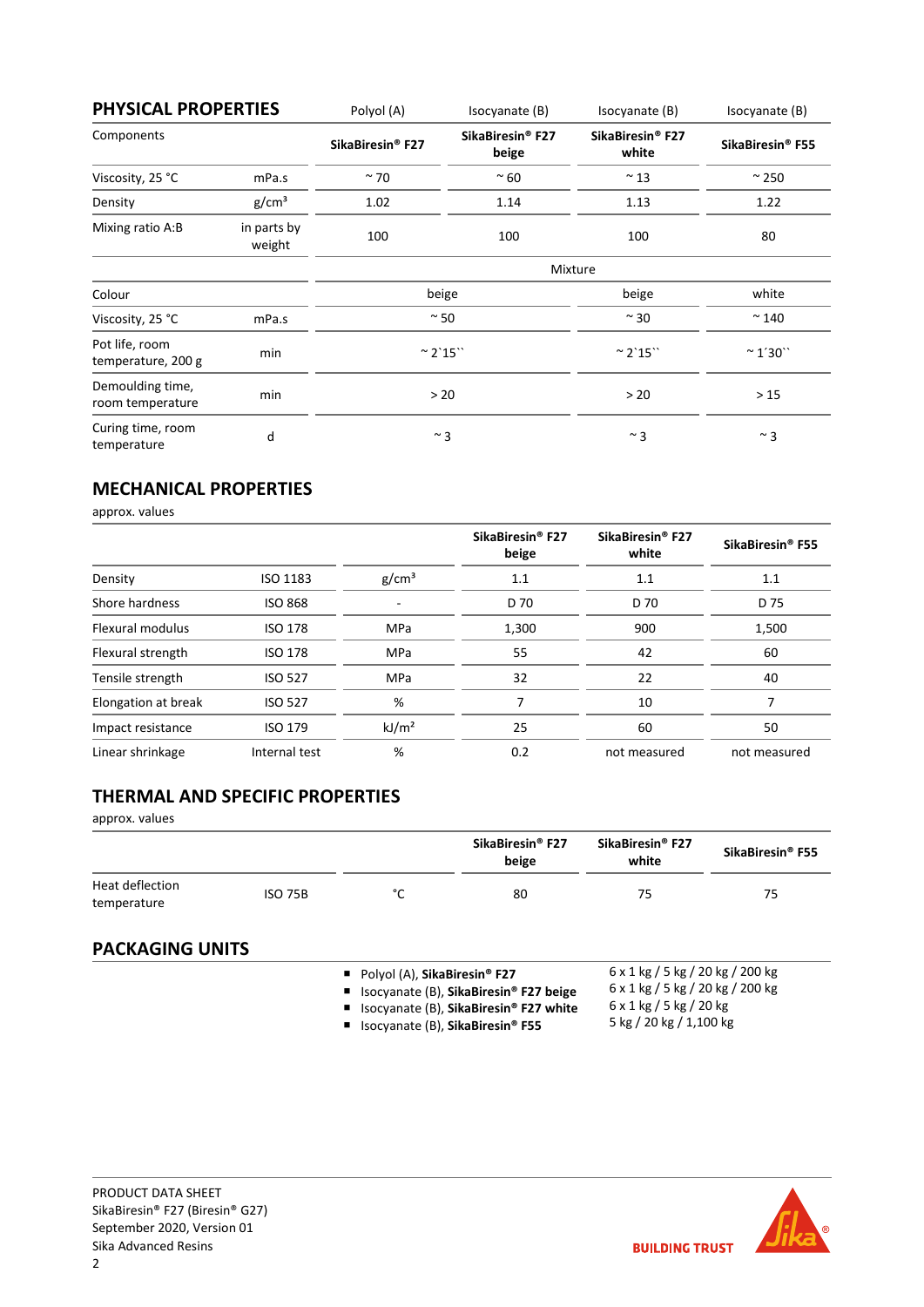- The material, processing and mould temperature should be at least 18 25 °C.
- Both components must be shaken well before use.
- Recommended release agents are Sika® Liquid Wax-815 or Sika® Pasty Wax-818. For more information, see Product Data Sheets of the release agents.
- Pay attention to dry conditions and dry mould surfaces while processing.
- **Porous surfaces have to be well sealed before.**
- If fillers are used, mix them thoroughly into the A component or half in each component before mixing the components.
- Both components have to be mixed thoroughly according to mixing ratio and poured immediately into the released mould with beginning at the lowest point.
- For cleaning the final part from release agent residues, we recommend Sika® Reinigungsmittel-5. Before use of other cleaners, compatibility must be tested.
- Before overpainting, the parts have to be grinded or sandblasted. A polyurethane paint is recommended.

## **STORAGE CONDITIONS**

| Shelf life          | Polyol (A), SikaBiresin <sup>®</sup> F27<br>12 months                                            |  |
|---------------------|--------------------------------------------------------------------------------------------------|--|
|                     | Isocyanate (B), SikaBiresin® F27 beige<br>12 months                                              |  |
|                     | Isocyanate (B), SikaBiresin® F27 white 12 months                                                 |  |
|                     | 12 months<br>Isocyanate (B), SikaBiresin <sup>®</sup> F55                                        |  |
| Storage temperature | Polyol (A), SikaBiresin <sup>®</sup> F27<br>$18 - 25 °C$                                         |  |
|                     | Isocyanate (B), SikaBiresin <sup>®</sup> F27 beige $18-25$ °C                                    |  |
|                     | Isocyanate (B), SikaBiresin® F27 white $18-25$ °C                                                |  |
|                     | Isocyanate (B), SikaBiresin <sup>®</sup> F55<br>$18 - 25 °C$                                     |  |
| Crystallization     | ■ After prolonged storage at low temperature, crystallization of components may<br>occur.        |  |
|                     | $\blacksquare$ This is easily removed by warming up for a sufficient time to a maximum of 70 °C. |  |
|                     | Allow to cool to room temperature before use.                                                    |  |
| Opened packagings   | Containers must be closed tightly immediately after use to prevent moisture<br>ingress.          |  |
|                     | The residual material needs to be used up as soon as possible.                                   |  |

#### **FURTHER INFORMATION**

The information herein is offered for general guidance only. Advice on specific applications is available on request from the Technical Department of Sika Advanced Resins. Copies of the following publications are available on request: Safety Data Sheets

#### **BASIS OF PRODUCT DATA**

All technical data stated in this document are based on laboratory tests. Actual measured data may vary due to circumstances beyond our control.

#### **HEALTH AND SAFETY INFORMATION**

For information and advice regarding transportation, handling, storage and disposal of chemical products, users shall refer to the actual Safety Data Sheets containing physical, ecological, toxicological and other safety-related data.

#### **LEGAL NOTICE**

The information, and, in particular, the recommendations relating to the application and enduse of Sika products, are given in good faith based on Sika's current knowledge and experience of the products when properly stored, handled and applied under normal conditions in accordance with Sika's recommendations. In practice, the differences in materials, substrates and actual site conditions are such that no warranty in respect of merchantability or of fitness for a particular purpose, nor any liability arising out of any legal relationship whatsoever, can be inferred either from this information, or from any written recommendations, or from any other advice offered. The user of the product must test the product's suitability for the intended application and purpose. Sika reserves the right to change the properties of its products. The proprietary rights of third parties must be observed. All orders are accepted subject to our current terms of sale and delivery. Users must always refer to the most recent issue of the local Product Data Sheet for the product concerned, copies of which will be supplied on request.